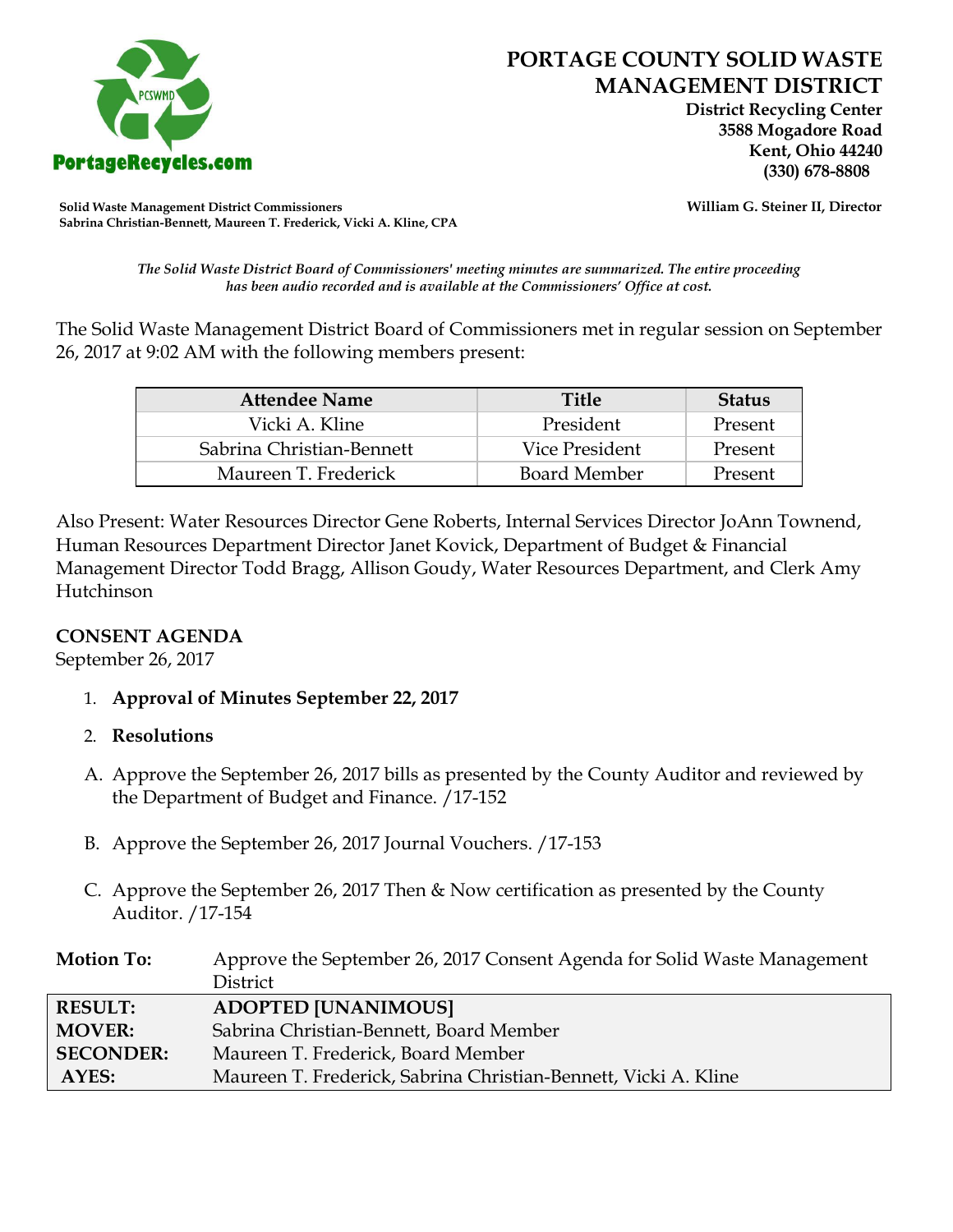## **RESOLUTION NO. 17-152 - RE: BILLS APPROVED AND CERTIFIED TO THE PORTAGE COUNTY AUDITOR FOR PAYMENT.**

It was moved by Sabrina Christian-Bennett, seconded by Maureen T. Frederick that the following resolution be adopted:

- **RESOLVED,** that the bills were approved and certified to the County Auditor for payment, contingent upon the review of the Portage County Department of Budget and Financial Management, Department of Internal Services or other designee on September 26, 2017 in the total payment amount of **\$22,552.86 for Funds 8300- 8399** as set forth in the Accounts Payable Warrant Report on file in the office of the Portage County Auditor; and be it further
- **RESOLVED,** that the District Board of Commissioners finds and determines that all formal actions of this Board concerning and relating to the adoption of this resolution were taken in an open meeting of this Board and that all deliberations of this Board that resulted in those formal actions were in meeting open to the public in compliance with the law including Section 121.22 of the Ohio Revised Code.

Roll call vote as follows:

| Vicki A. Kline, Yea;         |        |     | Sabrina Christian-Bennett, Yea; | Maureen T. Frederick, Yea; |
|------------------------------|--------|-----|---------------------------------|----------------------------|
| <b>RESOLUTION NO. 17-153</b> | $\sim$ | RE: | <b>VOUCHERS/ENTRIES.</b>        | <b>APPROVAL OF JOURNAL</b> |

It was moved by Sabrina Christian-Bennett, seconded by Maureen T. Frederick that the following Resolution be adopted:

**WHEREAS,** the Ohio Revised Code requires that warrants be approved by the District Board of Commissioners for the Portage County Solid Waste Management District prior to their issuance, and **WHEREAS,** there are other similar financial transactions defined as journal vouchers/entries that are dissimilar in that they are used to pay for charges for services from one county department and/or fund to another department and/or fund and thus are processed in lieu of issuing a warrant, and **WHEREAS,** the Journal Vouchers/Entries are submitted by the Solid Waste Management District Director for review by the District Board of Commissioners; now therefore be it

| 109/26/17 |  | \$653.98 |
|-----------|--|----------|
|-----------|--|----------|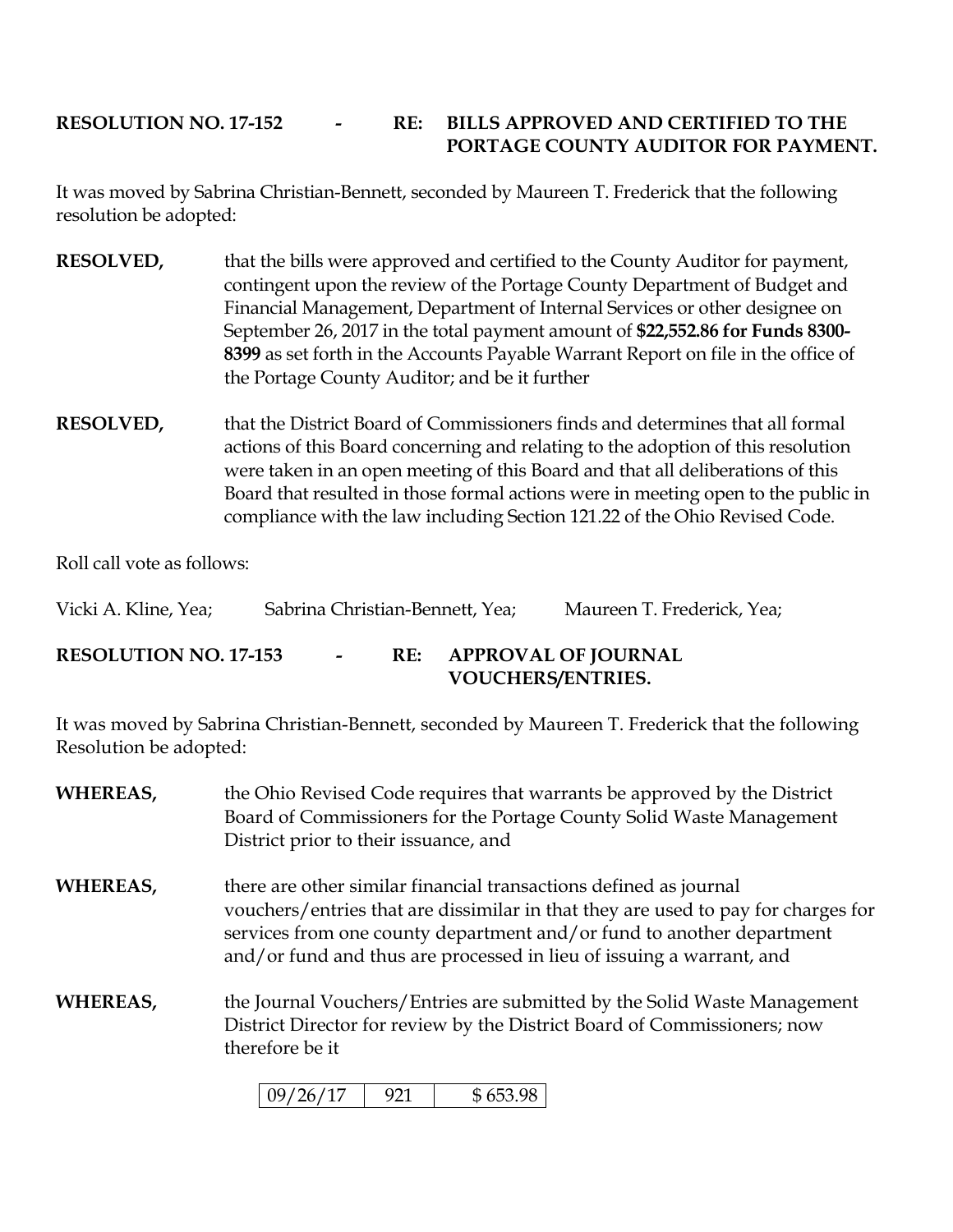| 09/25/17 | 861 | 24.49      |
|----------|-----|------------|
| 09/25/17 | 827 | 35.07      |
| 09/25/17 | 865 | 448.96     |
| Total    |     | \$1,162.50 |

**RESOLVED,** that the District Board of Commissioners approves the attached Journal Vouchers/Entries, and be it further

**RESOLVED,** that the District Board of Commissioners finds and determines that all formal actions of this Board concerning and relating to the adoption of this resolution were taken in an open meeting of this Board and that all deliberations of this Board that resulted in those formal actions were in meeting open to the public in compliance with the law including Section 121.22 of the Ohio Revised Code.

Roll call vote as follows:

Vicki Kline, Yea; Sabrina Christian-Bennett, Yea; Maureen T. Frederick, Yea;

## **RESOLUTION NO. 17-154 - RE: ACCEPTANCE OF THEN AND NOW CERTIFICATIONS FOR PAYMENT.**

It was moved by Sabrina Christian-Bennett, seconded by Maureen T. Frederick that the following resolution be adopted:

| <b>WHEREAS,</b>  | Ohio Revised Code Section 5705.41 (D)(1) authorizes the expenditure of moneys,<br>provided a certificate of the County Auditor is supplied stating that there was at<br>the time of the making of such contract or order and at the time of the execution<br>of such certificate a sufficient sum appropriated for the purpose of such contract<br>and in the treasury or in process of collection to the credit of an appropriate fund<br>free from any previous encumbrances (Then and Now Certification), and |
|------------------|------------------------------------------------------------------------------------------------------------------------------------------------------------------------------------------------------------------------------------------------------------------------------------------------------------------------------------------------------------------------------------------------------------------------------------------------------------------------------------------------------------------|
| <b>WHEREAS,</b>  | the Then and Now Certification is recommended by the State Auditor's Office,<br>the Portage County Auditor's Office, and the Portage County Prosecutor's Office,<br>and                                                                                                                                                                                                                                                                                                                                          |
| <b>WHEREAS,</b>  | a listing of expenditures, attached hereto as Exhibit "A" and incorporated herein<br>by reference, has been certified by the County Auditor according to Ohio Revised<br>Code section 5705.41 (D)(1); now therefore be it                                                                                                                                                                                                                                                                                        |
| <b>RESOLVED,</b> | that the expenditures listed herein are properly certified by the County Auditor in<br>the amount of \$2,321.44 dated September 26, 2017 as set forth in Exhibit "A"<br>shall be paid; and be it further                                                                                                                                                                                                                                                                                                         |